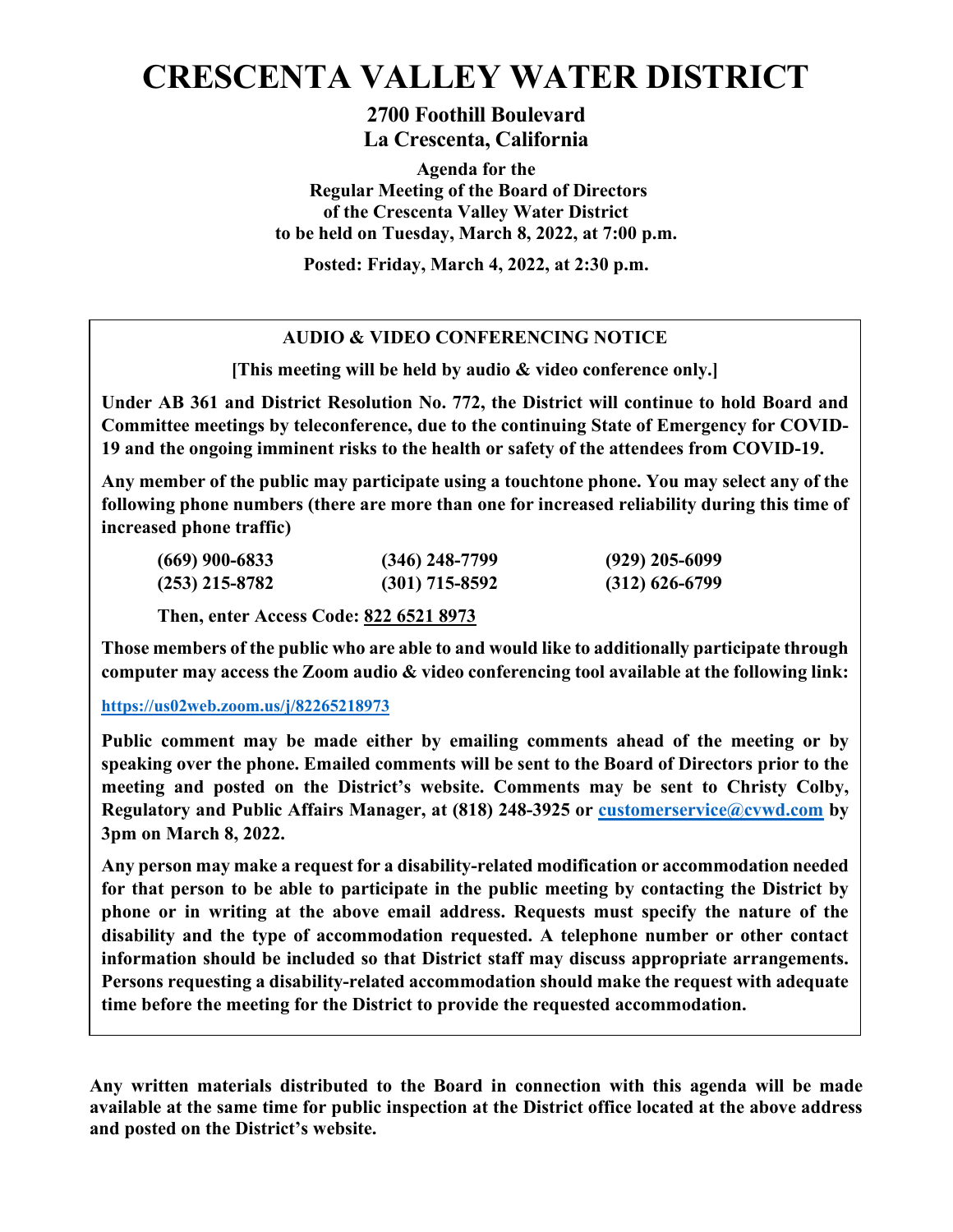# **Call to Order and Determination of Quorum**

**Pledge of Allegiance**

**Adoption of Agenda**

# **Public Comments**

**At this time, the public shall have an opportunity to comment on any non-agenda item relevant to the subject matter jurisdiction of the Board. This opportunity is non-transferable, and speakers are limited to one three-minute (3) comment. Under the provisions of the Brown Act, the Board is prohibited from taking action on items not listed on the agenda, except under certain circumstances.**

# **Foothill Municipal Water District Report**

1. Report on activities at Foothill Municipal Water District.

# **Consent Calendar**

- 1. Consideration and approval of the Minutes of the Regular Board Meeting on February 8, 2022.
- 2. Ratification of Disbursements for January 2022.
- 3. Consideration and approval for continuing to hold meetings by teleconference.
- 4. Consideration of attendance at the 2022 ACWA Spring Conference to be held May 3-5, 2022 in Sacramento, CA.

#### **Action Calendar**

The public shall have an opportunity to comment on any action item as each item is considered by the Board. This opportunity is non-transferable, and speakers are limited to one two-minute (2) comment.

- 1. **Ballot for the Local Agency Formation Committee (LAFCO) Special District LAFCO Alternate Member and Voting Member** – Consideration and motion to cast the District's ballot for the Special District LAFCO Voting Member and Special District Alternate Member.
- 2. **8-inch Water Main Replacement on the 3200 block of Alabama St., 4700 & 4800 blocks of Cheryl Ave., Project E-1034**
	- a) Consideration and motion to authorize the General Manager to award a contract to the lowest responsible bidder, Robert Brkich Construction Inc. (Brkich), for the construction of 1,760 lineal feet of pipeline replacement on the 3200 block of Alabama St. and 4700 & 4800 blocks of Cheryl Ave. at a cost of \$447,750 and establish a contingency amount of \$44,775 (10% of contract) to cover the cost of unforeseen or additional work.
	- b) Consideration and motion to authorize the General Manager to enter into an agreement with Cannon Corp. (Cannon) for construction management and inspection services for the pipeline replacement project at a cost not-to-exceed \$105,300.

# 3. **Replacement of Supervisory Control and Data Acquisition (SCADA) System, Project E-939**

a) Consideration and motion to authorize the General Manager to award a contract to Apex Manufacturing Services for SCADA programming and integration at a cost of \$334,460 and establish a contingency amount of \$50,169 (15% of contract) to cover the cost of unforeseen or additional work.